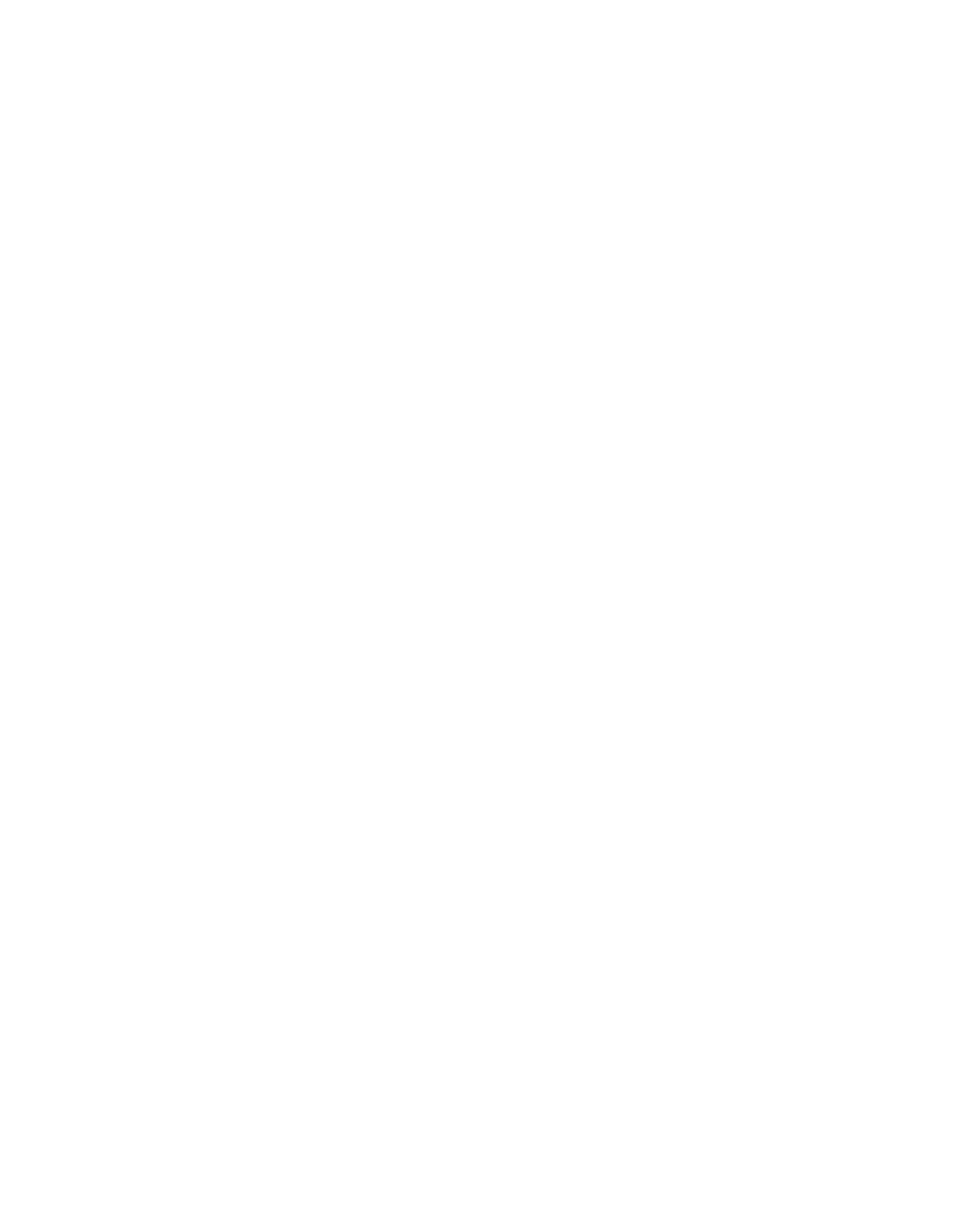

#### **Fiscal Year 2023 Planning Grant February 2022**

#### **Title VI/Non-Discrimination Policy**

It is Eastgate's Policy that all recipients of federal funds that pass through this agency ensure that they are in full compliance with Title VI and all related regulations and directives in all programs and activities.

No person shall, on the grounds of race, color, national origin, sex, age, disability, low-income status, or limited English proficiency be excluded from participation in, be denied the benefits of, or be otherwise subjected to discrimination under any of Eastgate's programs, policies, or activities.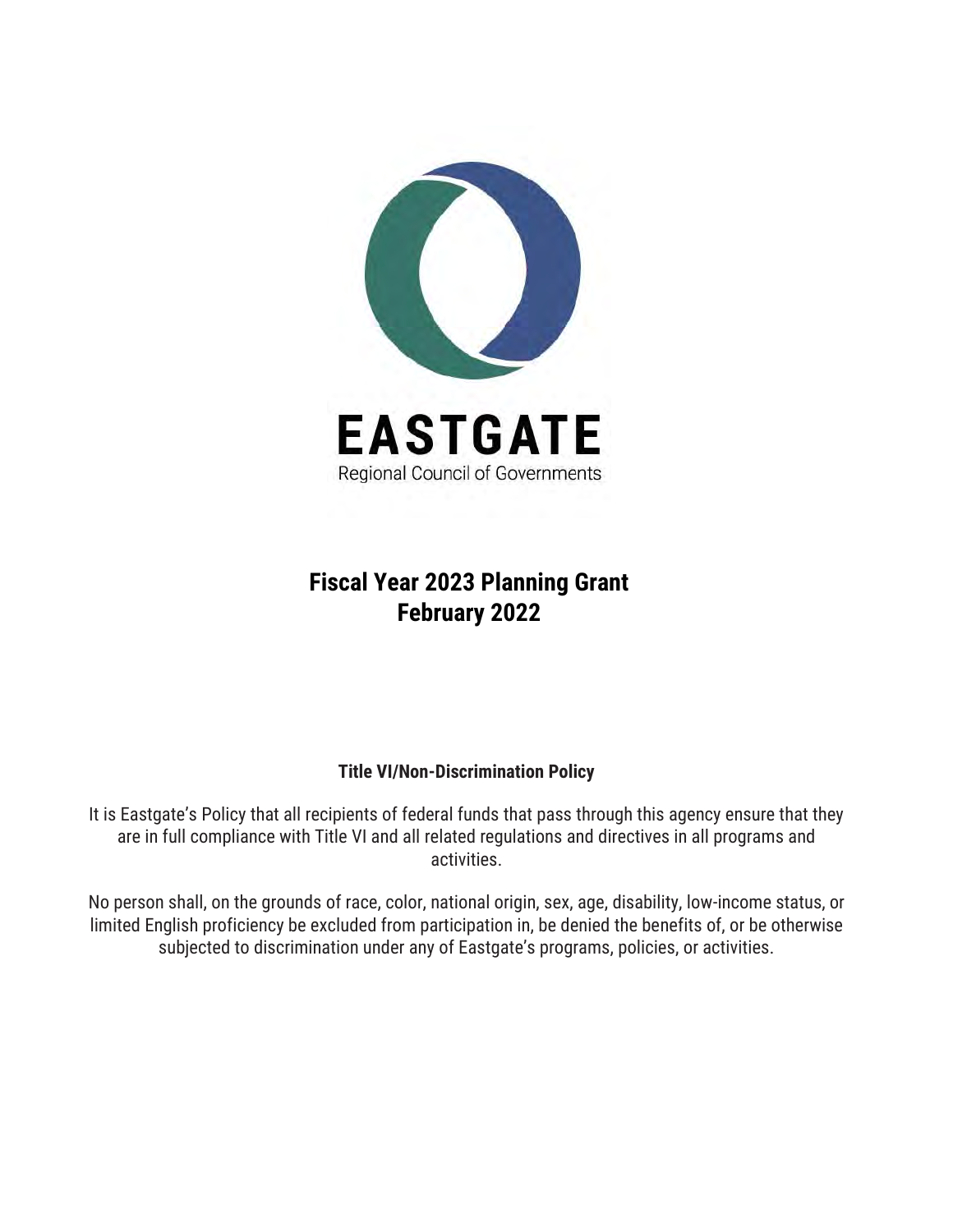#### **EASTGATE REGIONAL COUNCIL OF GOVERNMENTS**

*Serving Northeast Ohio since 1973*

The Eastgate Regional Council of Governments is a multipurpose Regional Council of Governments for Ashtabula, Mahoning and Trumbull Counties, as established by Section 167.01 of the Ohio Revised Code. Eastgate is the agency designated or recognized to perform the following functions:

- Serve as the Metropolitan Planning Organization (MPO) in Mahoning and Trumbull counties, with responsibility for the comprehensive, coordinated, and continuous planning for highways, public transit, and other transportation modes, as defined in Fixing America's Surface Transportation Act (FAST Act) legislation.
- Perform continuous water quality planning functions in cooperation with Ohio and U.S. EPA.
- Provide planning to meet air quality requirements under FAST Act and the Clean Air Act Amendments of 1990.
- Administration of the Economic Development District Program of the Economic Development Administration.
- Administration of the Local Development District of the Appalachian Regional Commission.
- Administration of the State Capital Improvement Program for the District 6 Public Works Integrating Committee.
- Administer the area clearinghouse function, which includes providing local government with the opportunity to review a wide variety of local or state applications for federal funds.
- Administration of the Clean Ohio Conservation Funds
- Administration of the regional Rideshare Program for Ashtabula, Mahoning, and Trumbull Counties.
- With General Policy Board direction, provide planning assistance to local governments that comprise the Eastgate planning area.

#### **GENERAL POLICY BOARD (2022-2023)**

Chair – J.P. Ducro, IV, Ashtabula County Vice Chair – Pat Ginnetti, Mahoning County

Mayor Eric Augustein, Village of Beloit Mayor Ruth Bennett, Village of Orangeville Mayor Tito Brown, City of Youngstown Mauro Cantalamessa, Trumbull County Commissioner David Ditzler, Mahoning County Commissioner Mayor Don Dragish, City of Canfield Mayor Herman Frank II, Village of Washingtonville Mayor Douglas Franklin, City of Warren Niki Frenchko, Trumbull County Commissioner Frank Fuda, Trumbull County Commissioner Genevieve Germaniuk, Citizens Advisory Board Representative, Trumbull County

Fred Hanley, Hubbard Township Trustee Mayor James Harp, Village of Sebring Dean Harris, Executive Director, Western Reserve Transit Authority Mayor Arno Hill, Village of Lordstown Mayor James Iudiciani, Sr., Village of Lowellville Mayor Harry Kale, Village of New Middletown

Mayor Kenneth Kline, Village of Newton Falls Casey Kozlowski, Ashtabula County Commissioner Mayor Benjamin A. Kyle, City of Hubbard

#### **TECHNICAL ADVISORY COMMITTEE (2022) CITIZENS ADVISORY BOARD (2022)**

Chair - Gary Shaffer Vice Chair – Bob Durbin

Mayor Shirley McIntosh, Village of West Farmington Mayor Steve Mientkiewicz, City of Niles Mayor James Melfi, City of Girard Mayor Catherine Cercone Miller, City of Struthers John Moliterno, Western Reserve Port Authority Gery Noirot, District Deputy Director, ODOT District 4 Mayor Deidre Petrosky, City of Cortland Kurt Princic, OEPA NE District Chief Mayor Glen. M. Puckett, Village of McDonald Carol Rimedio-Righetti, Mahoning County Commissioner Michael Salamone, Trumbull County Transit Mayor Timothy Sicafuse, Village of Poland Randy Smith, Trumbull County Engineer Mayor Dave Spencer, Village of Craig Beach Zachary Svette, Trumbull County Metro Parks Mayor Brian Tedesco, City of Campbell Anthony Traficanti, Mahoning County Commissioner Kathryn Whittington, Ashtabula County Commissioner Mark Winchell, Ashtabula County Joanne Wollet, Poland Township Trustee Samantha Yannucci, Citizens Advisory Board Representative, Mahoning County Aaron Young, Mill Creek Metro Parks

| Chair - Kevin Kern | Vice Chair - Ray DeCarlo |
|--------------------|--------------------------|
|--------------------|--------------------------|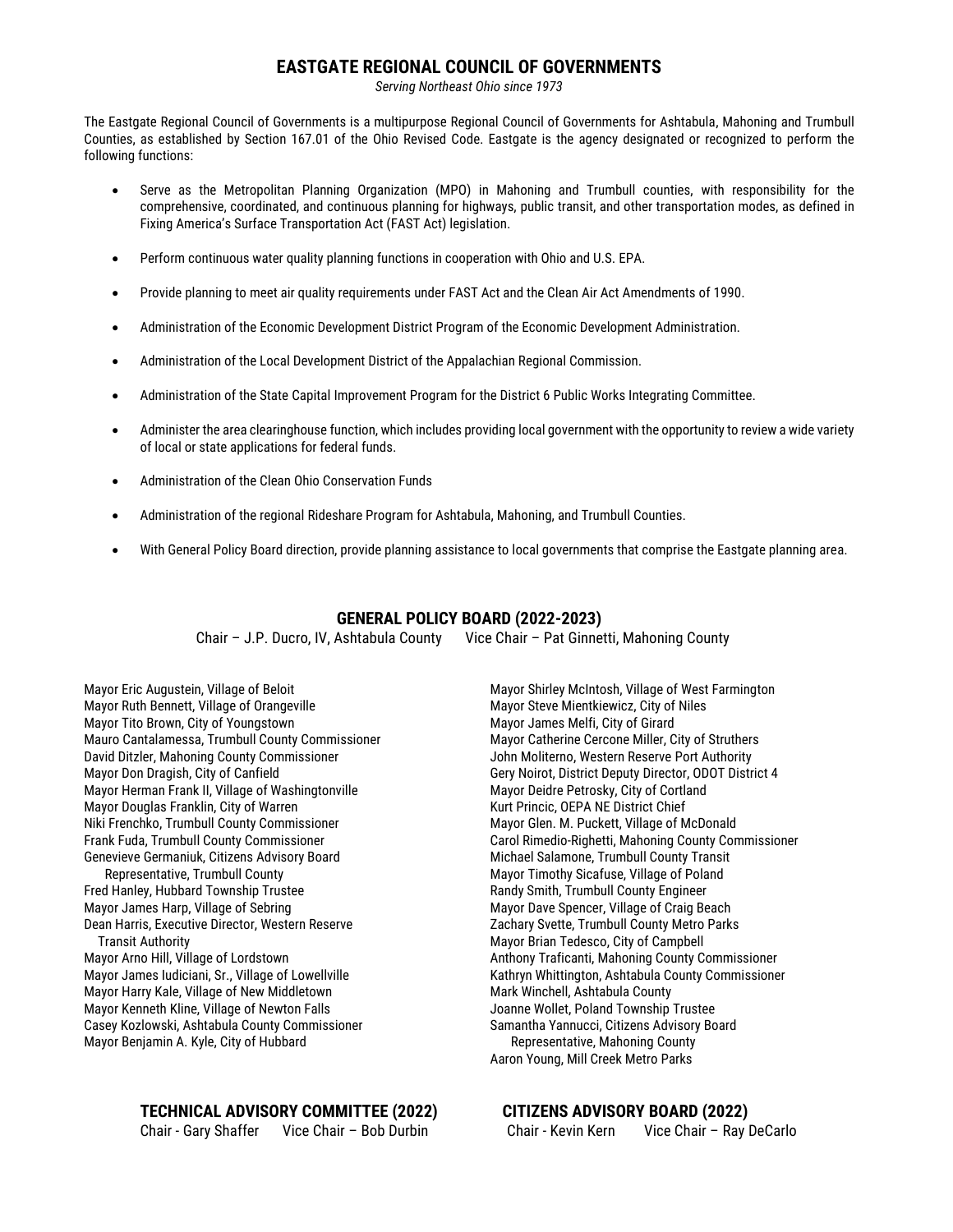# PURPOSE

Eastgate Regional Council of Governments offers a Planning Grant to assist municipalities with planning efforts that:

- Provides capital capacity for local communities to conduct planning efforts
- Advances the improvement of multimodal transportation infrastructure across the region
- Achieves community visions as related to transportation and land use needs that promote future economic growth

The Planning Grant should further the following principals:

- Increase active transportation options to connect people and places
- Promote Complete Street principles to create vibrant and safe places for all users
- Leverage transportation projects to develop places which support active transportation and complete streets through land use and design
- Preserve existing infrastructure (Capital Improvement Plan)
- Support economic development
- Enhance quality of life in the Mahoning Valley

**Eastgate's goal is to award** planning grants to communities and implementing governmental agencies that have legal authority to sponsor federal-aid capital improvement projects (see eligibility on page 5). Applications may have more than one sponsor. No more than two grant applications per sponsor can be submitted in the same round. If submitting two applications, the sponsor needs to prioritize the applications. Project submittals will be reviewed and evaluated by Eastgate's Technical Advisory Committee and Citizens Advisory Board. Through this review, comments and feedback may be submitted to Eastgate for consideration during the selection process. The applications selected for funding will be sent to **Eastgate's** General Policy Board for approval.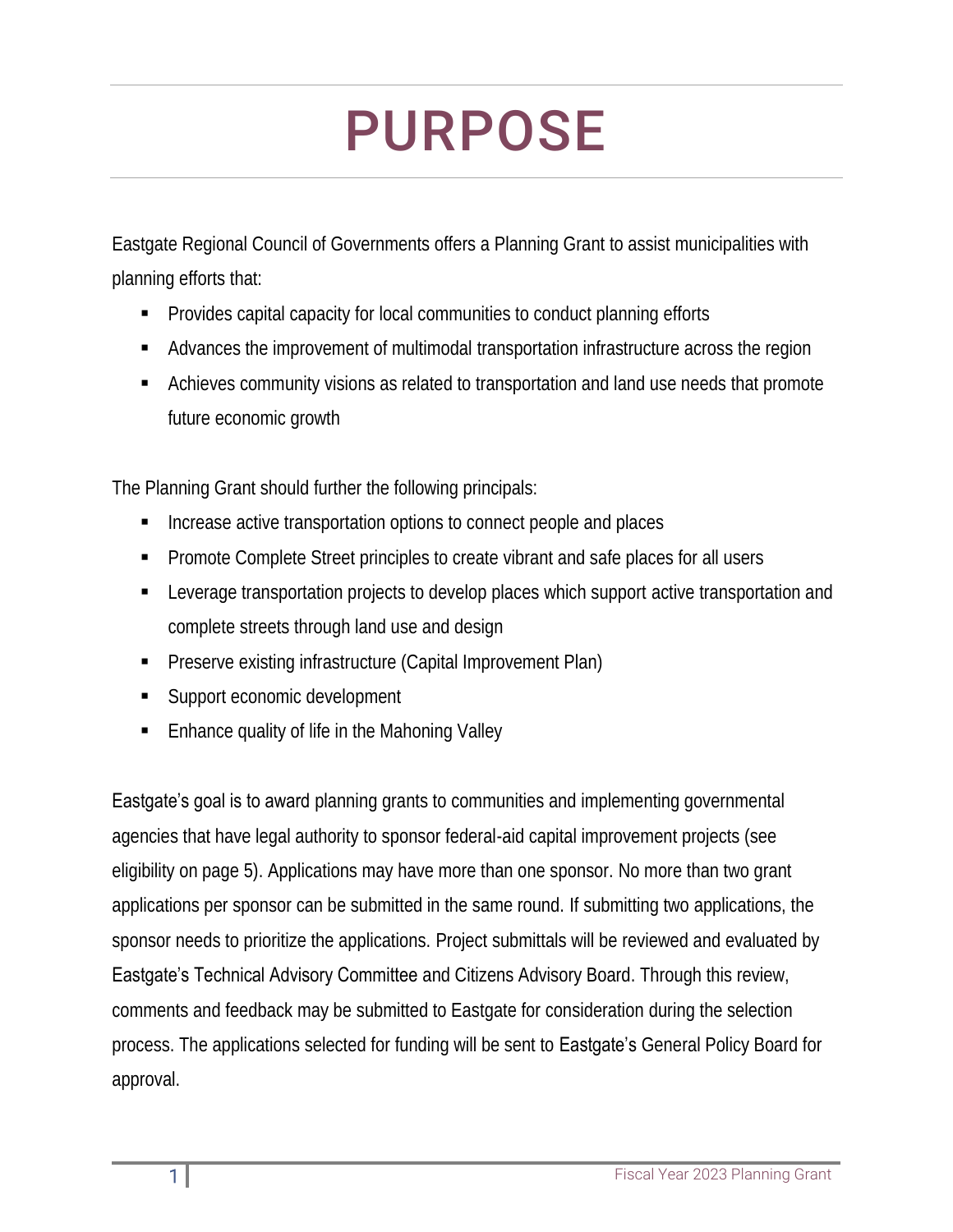# PRINCIPLES

### Active Transportation

Active transportation refers to traveling in anyway other than driving alone. Examples include biking, walking, carpooling, and public transportation.

**Pedestrian Infrastructure** promotes livable communities by increasing pedestrian safety, providing an alternative to driving, and encouraging community interaction and exercise. Pedestrian areas should be targeted where the land use is most conducive, such as higher density, mixed-use areas. Investments in pedestrian infrastructure include sidewalks, crosswalks, curb ramps, signs, street lighting, and benches.

**Bicycling Facilities** play an important role in the transportation system. They provide recreational opportunities and an alternative to automobile transportation. Bike facilities including trails, bike lanes, bike parking, pavement markings, and signage - provide a safe environment for people to bike and encourage biking for transportation, recreation, and exercise.

**Public Transportation** is a critical part of the transportation system. It provides access to employment, schools, shopping, and residential neighborhoods. It also provides alternate modes of transportation and helps reduce congestion and pollution. Increasing transit usage and transit as a viable option is an important element of creating a balanced transportation network.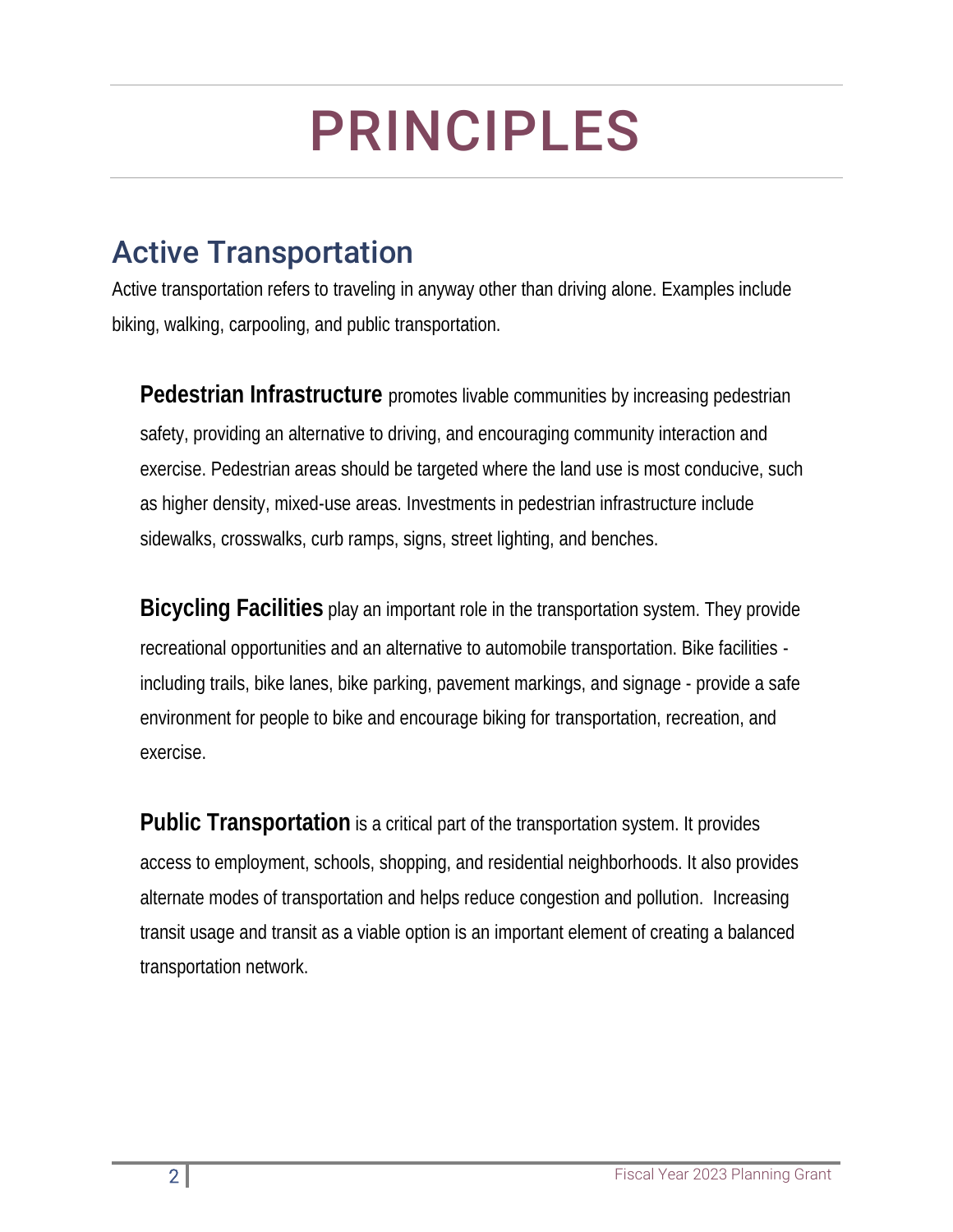## Complete Streets

Complete streets are designed and operated to ensure safe access for all users, including pedestrians, bicyclists, transit riders, and motorists of all ages and abilities. Complete streets utilize the road and right-of-way to create a safe and comfortable environment for all, encouraging walking and bicycling for commuting and recreation. Elements of complete streets will vary depending on the neighborhood type and area, but may include sidewalks, bike lanes or wide shoulders, median islands, crosswalks, bus lanes and bicycle and pedestrian signals.

### Land Use and Design

The purpose of the planning grant is to better understand the relationship between land use and transportation to encourage transportation projects which support vibrant, healthy, and inclusive places where people of all ages, abilities and income have viable transportation choices to get to schools, jobs, shopping and recreation. Land use patterns, urban design, and density are vital aspects in effective active transportation and complete street projects. While they vary by community context, common elements include buildings up to the street, mixed-use development, walkable neighborhoods, public spaces and placemaking.

### Economic Development

Economic development is supported by coordinating land use and transportation. At minimum, the coordination of land use and transportation requires that those concerned with the well-being of a community assess and evaluate how land use decisions affect the transportation system and can increase viable options for people to access opportunities, goods, services, and other resources to improve the quality of their lives. The transportation sector should be aware of the effects the existing and future transportation systems may have on land use development demand, choices, and patterns.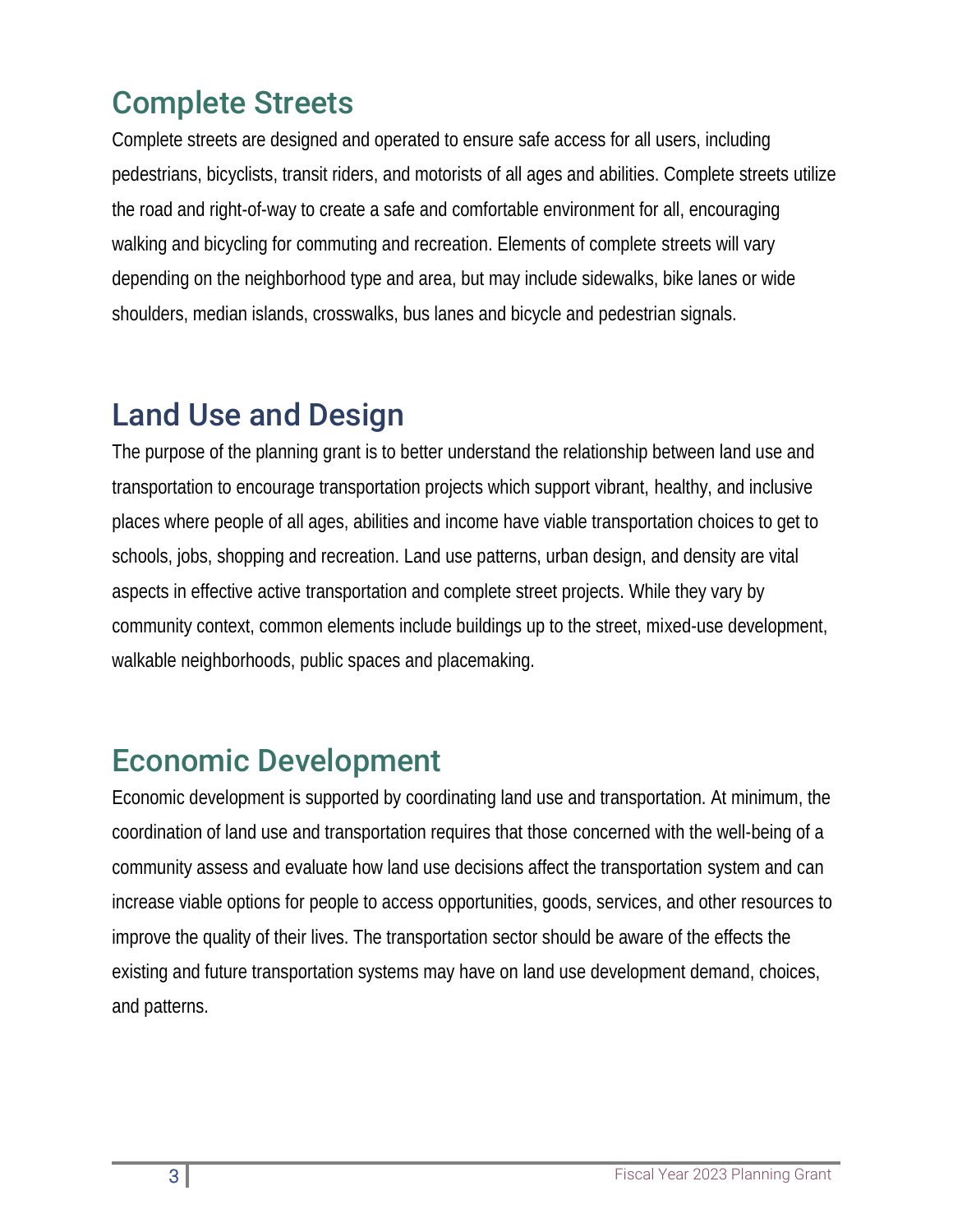# Capital Improvement Plan

The purpose of this type of plan is to forecast and match projected revenues and major capital needs over a specific period. The Capital Improvement Plan is a flexible plan for long-range capital project scheduling and financial projections. Several benefits are derived from using this capital programming process:

- Coordination of multi-agency governmental and private improvement projects requiring adequate planning, design, land acquisition and construction
- Reduces duplication of effort and expenses in planning and preliminary engineering
- Published document provides policy direction of major public improvement projects
- The public is informed on intentions
- A systematic approach to project scheduling and capital financial planning which provides policy guidelines to assist in more efficient and effective management of available resources

# Quality of Life

The intent is to preserve and even enhance valued natural and cultural resources and facilitate healthy, sustainable communities and neighborhoods. Consider strategies that will protect and enhance the environment, promote energy conservation, improve the quality of life, and promote consistency between transportation improvements and state and local planned growth and economic development.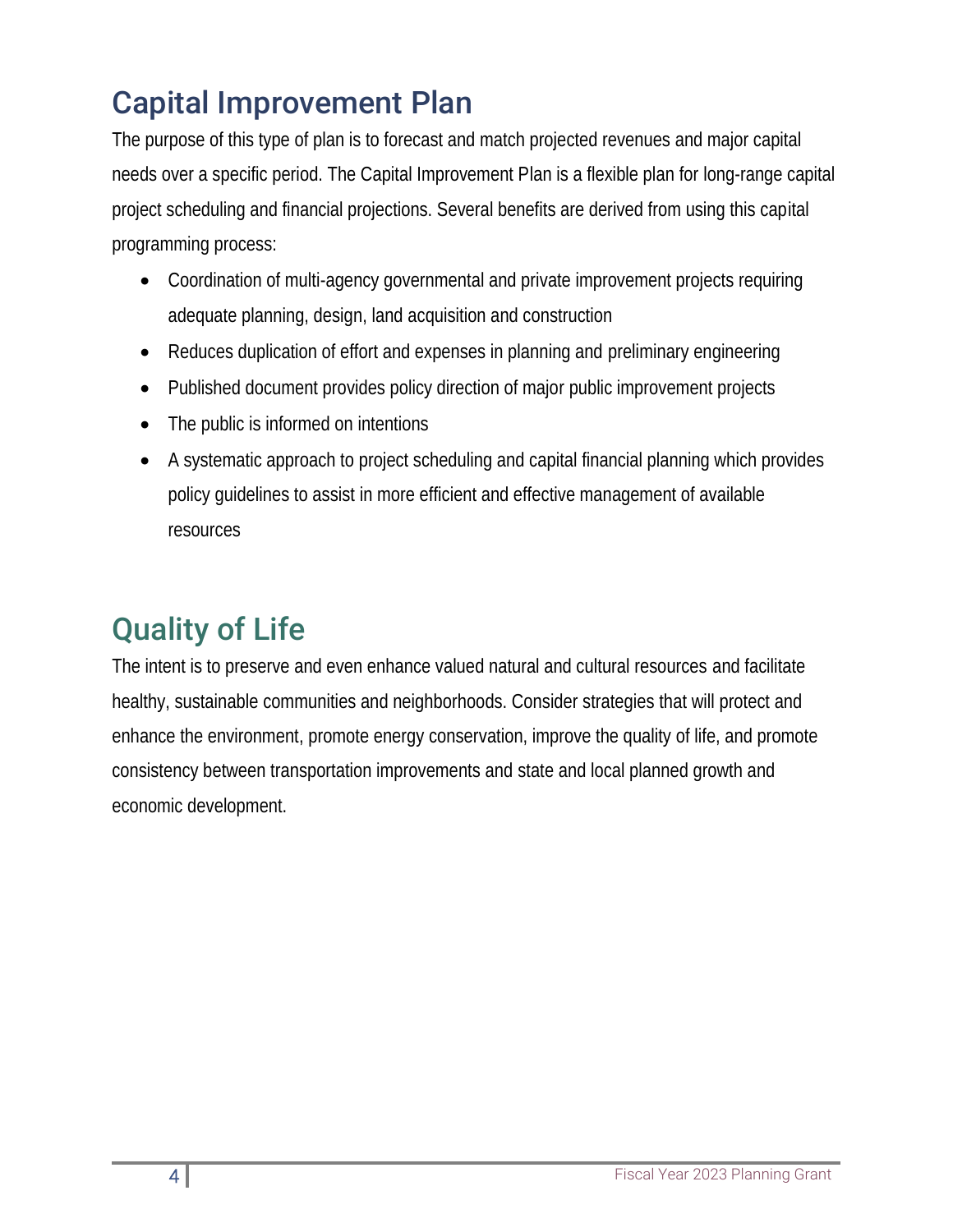# ELIGIBILITY

Only communities and implementing governmental agencies that have legal authority to sponsor federal-aid capital improvement projects in Mahoning and Trumbull counties are eligible to apply. Eligible applicants include political subdivisions, other state agencies, boards, commissions, regional transit authorities, county transit boards, and port authorities (Ohio Revised Code Chapter 5501.03, Paragraph D). Non-implementing government agencies and non-government organizations must partner with an eligible government entity to co-sponsor a planning grant. Only eligible applicants can complete the application and assume responsibility for entering a funding agreement with Eastgate to carry out the planning project.

### Eligible Activities

Only planning activities are eligible for the Eastgate Planning Grant. Planning activities must coordinate with partners and stakeholders and result in deliverables that recommend transportation infrastructure improvements. Activities that specifically facilitate and promote sustainable development, multimodal transportation, and complete streets are strongly encouraged. We are looking for planning projects that include:

- Transportation improvements
- Site specific recommendations
- Land Use considerations

#### Ineligible Activities

Planning projects that encourage or reinforce single occupancy vehicle travel, or suburban/exurban sprawl are ineligible as well as any of the following:

- Preliminary engineering
- Environmental documentation
- Final design
- Preparation of environmental document
- Right-of-way acquisition
- Preparation of bid documents
- Construction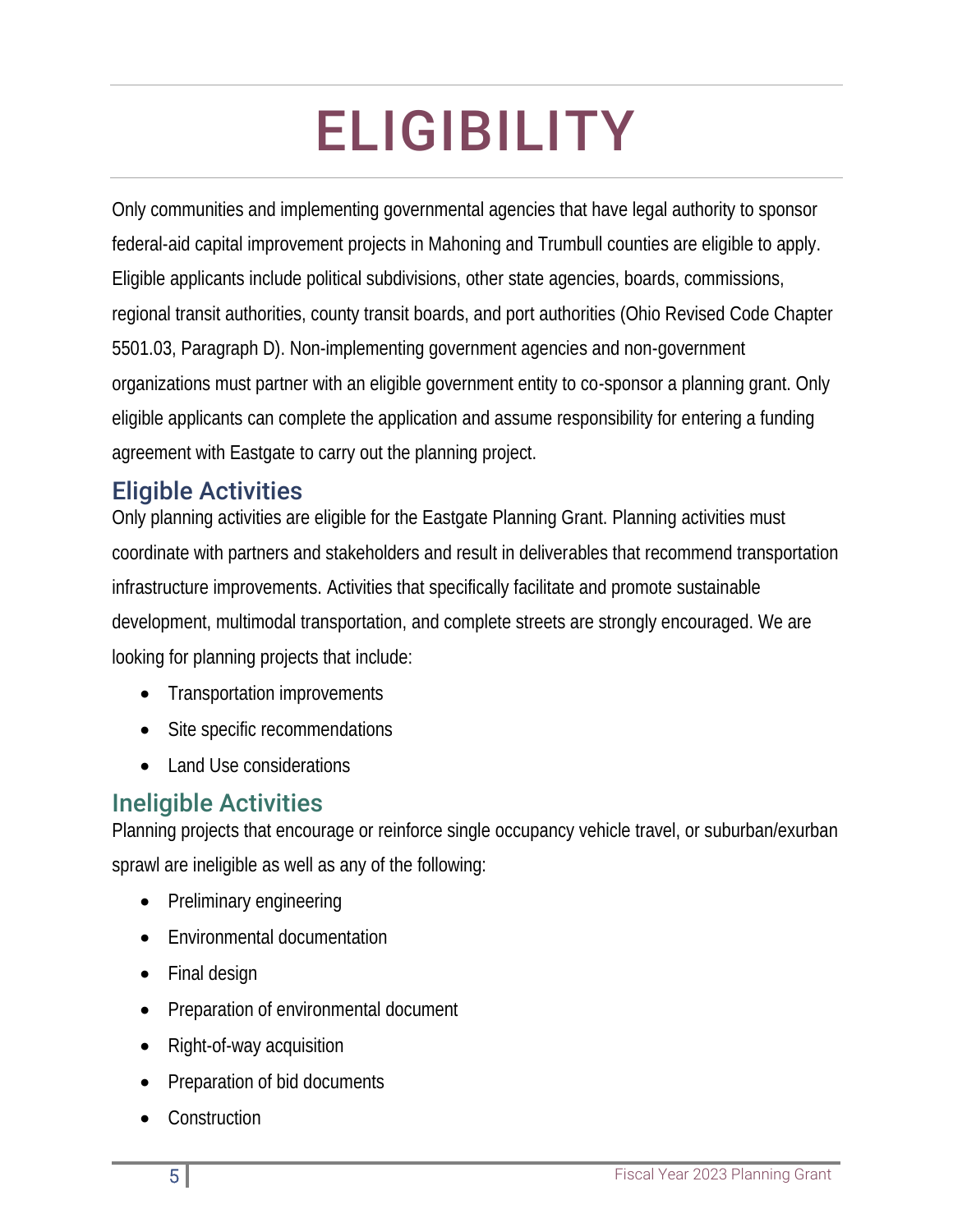# APPLICATION

Eastgate is providing \$30,000 for community planning projects. The source of funding is the agency's Consolidated Planning Grant (CPG), therefore a minimum of 10% cash match will be required. A community may contribute more than 10%, but no additional points will be awarded during the selection process. This is a Direct Pay program where the local community holds the contract with the consultant selected to perform the work.

The application process includes submission of a Full Application. An online application form is available on Eastgate's Planning Grant webpage – [eastgatecog.org/planninggrant](http://eastgatecog.org/planninggrant) and the application questions are made available in this document (see page 7). Applications will open on Tuesday, March 1st, 2022, and are due Friday, April 1, 2022.

#### Local Cash Match Commitment

A Letter of Commitment from the lead applicant community confirming the local cash match contribution is required by Tuesday, May 31, 2022. A resolution will be required should your project be selected to receive funding. This ensures that Councils and Boards recognize that the project is being submitted for federal funding. Legislation must include the following: project name, description, cost, and the amount of local cash match being contributed. All projects are required to include legislation. Failure to submit legislation by the established due date may result in cancellation of the project's application.

#### Equity Considerations

Applications should make note of how the proposed project will identify and address issues related to the equity of the community's transportation system. Equity is about having access to opportunity. Inequities are found when people experience barriers based on some form of isolation from needed resources. No single determining factor defines what it means to live in a place of high opportunity, however, the Planning Grant provides an opportunity for communities to proactively plan for ways to address any existing inequities in their transportation systems.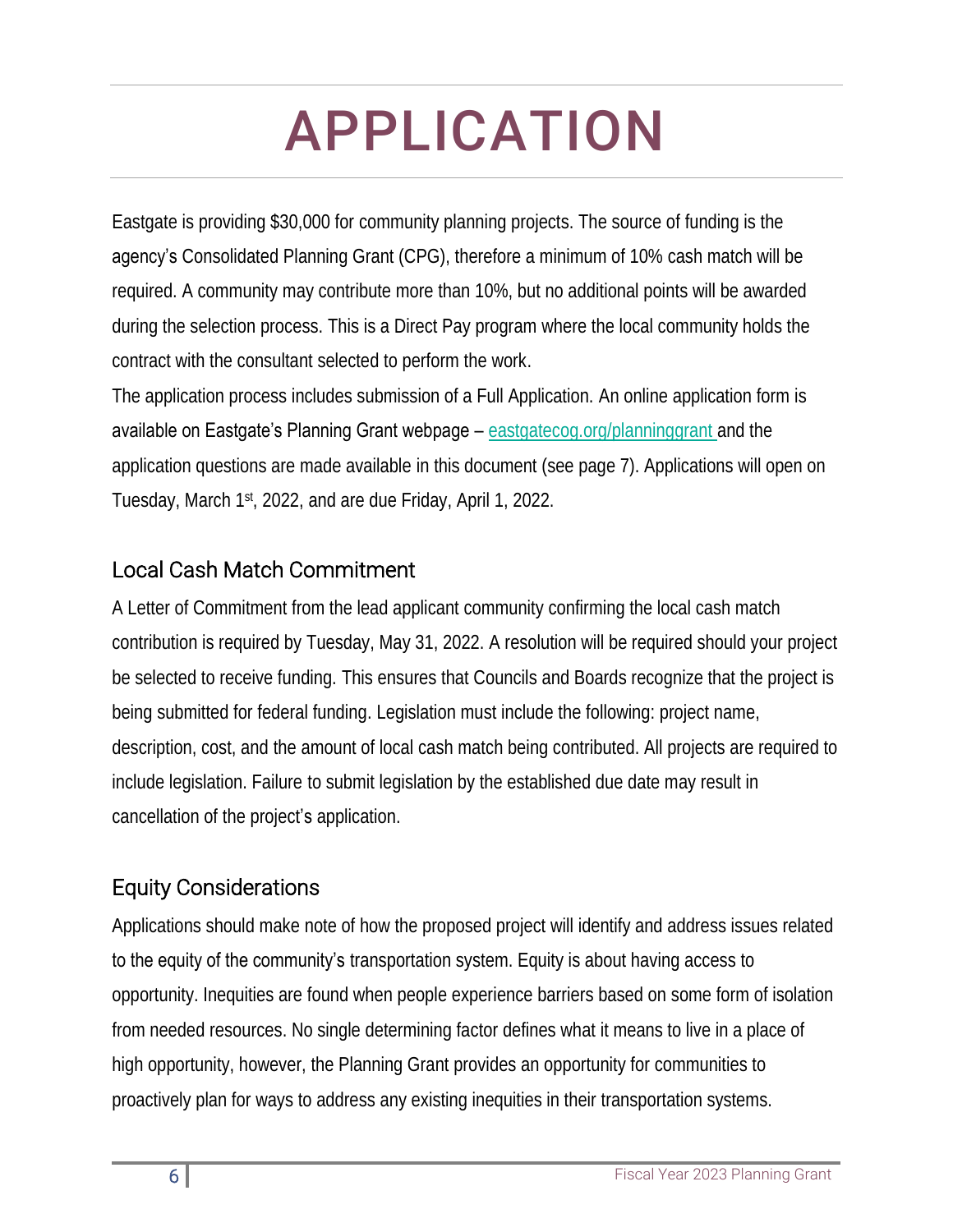# Full Application Questions

The questions listed below are a text sample of the online application form that will be found on Eastgate's Planning Grant webpage - [eastgatecog.org/PlanningGrant.](https://eastgatecog.org/regional-planning/planning-grant) Applications will open on Tuesday, March 1<sup>st</sup>, 2022, and are due Friday, April 1, 2022.

- What is the name of this project?
- What community is the lead applicant for this grant?
- **EXECT** Is this project a collaboration with other communities?
- Enter the name of the project coordinator
	- o *This person will be the primary point of contact between the lead applicant and Eastgate staff*
- Enter the email of the project coordinator
- Enter the phone number of the project coordinator
- Provide a brief description of the project area (1000 character limit)
	- o *Let us know if this is a project focused on a corridor, neighborhood, or activity node and provide an overview of what the area is like*
- (Optional) Use the map tool to draw the study area
	- o *Use the '+' and '-' buttons to zoom to your study area and select the polygon tool in the top right of the map frame to draw the project boundary*
- (Optional) Upload a map of the project area
	- o *If you have a map of the study area that you would like to submit, use this tool. Files should be in .pdf format and less than 35MB in file size.*
- How was this location selected for the project? (1000 character limit)
	- o *Let us know if this is an area identified in a previous plan, if there are safety concerns, resident priority, etc.*
- Describe the issues present within the study area that this project plans to address (1000 character limit)
- Relevance to broader planning efforts (1000 character limit)
	- o *List any local or regional plans that this project integrates with or advances and provide a short description of how it applies to those plans. If the project is not related to an existing plan, simply state that as the case.*
- Outline the scope of work required to conduct this planning process (1000 character limit)
- What is the total cost to develop this plan?
- (Optional) You may use this space to justify the cost of the plan (1000 character limit)
- How much in funding from the Planning Grant is being requested?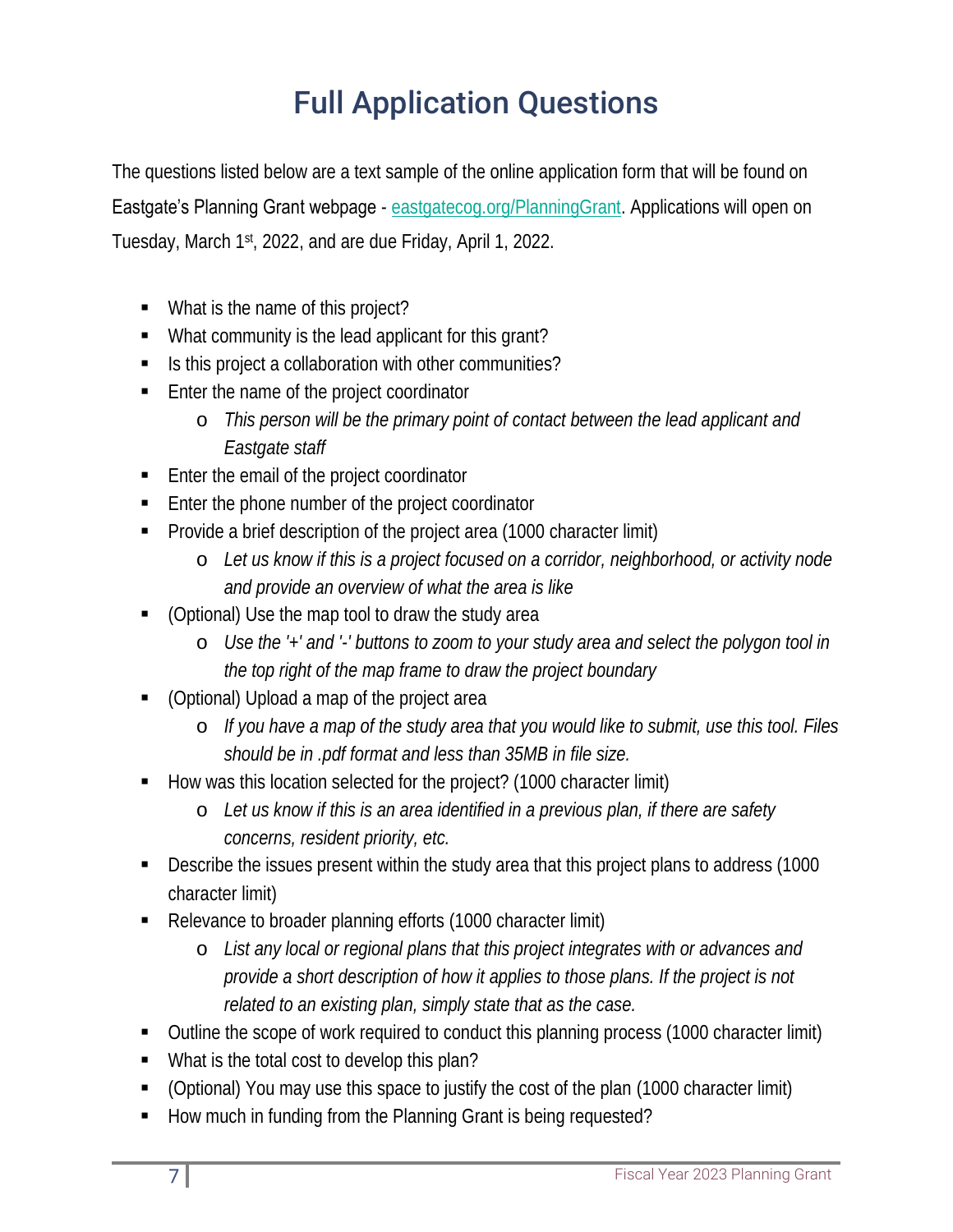- How much local cash match is being contributed to this project?
	- o *Please note that the Planning Grant is a federal source of funds and a minimum of 10% local cash match is required. If the application is selected for funding, a local resolution confirming commitment of the local cash match will be required.*
- Local Cash Match Commitment
	- o *A Letter of Commitment from the lead applicant community confirming the local cash match contribution identified above is required by May 31, 2022. A resolution will be required should your project be selected to receive funding.*
- Do you agree to provide the information regarding local cash match contribution as a part of the application process?
	- o *Eastgate's Planning Grant program manager will work with you after you submit your application to receive these documents*
- **Submit Application for FY 23 Planning Grant** 
	- o *By submitting this application, you verify that you have the authority to apply for this grant program on behalf of the community listed as the lead applicant.*

Please note: The online application does not allow you to save your progress. You may find it useful to use the above questions as a guide to type your answers in a separate document.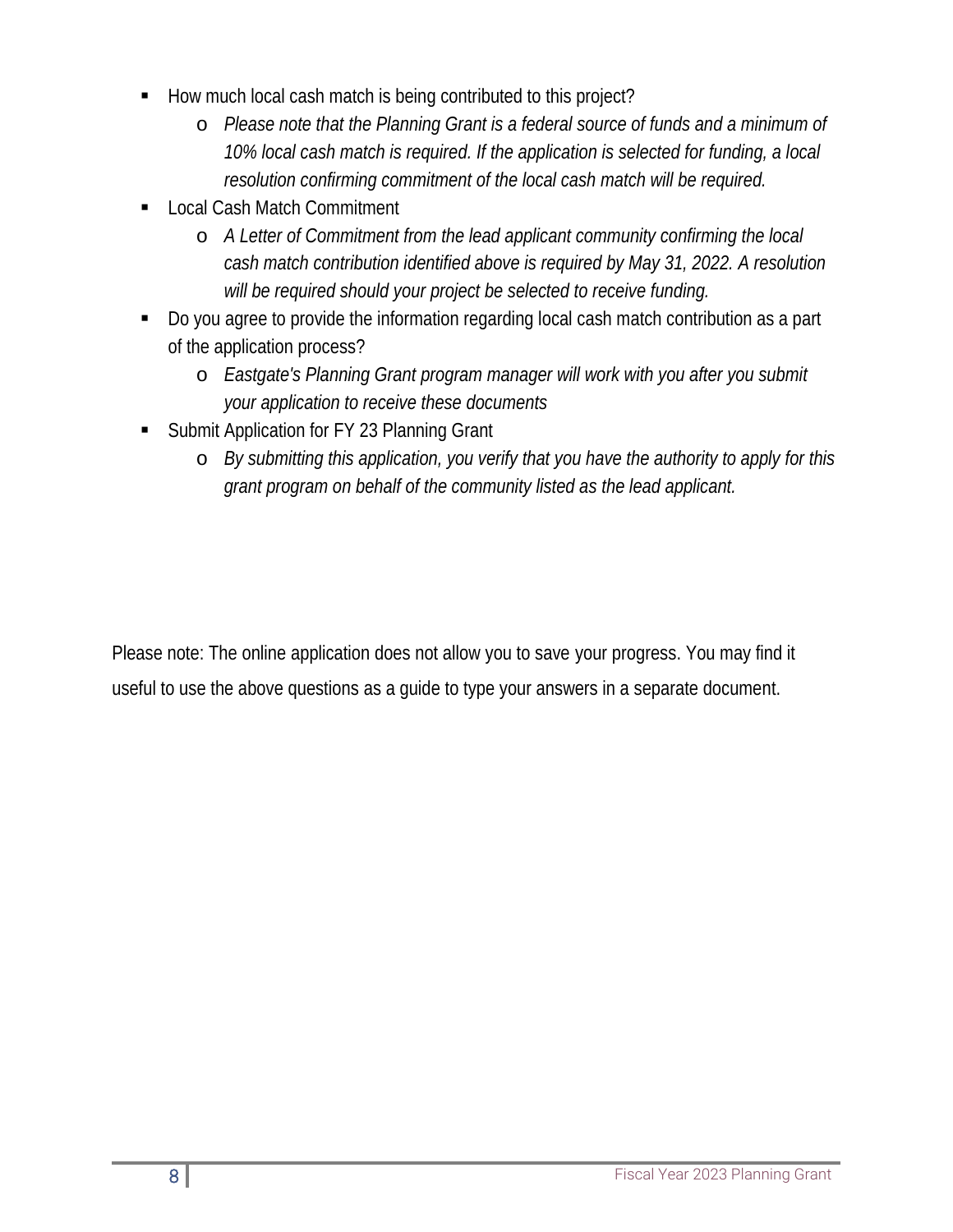# PROJECT SCORING

## Scoring Criteria

### *Application Considerations MAX POINTS How well does the application fit the purpose and intent of the program?* 15 points *How well does the application address the principles of the grant?* 15 points *How feasible is addressing the issues of the study area through the program?* | 5 points Relevance to broader planning efforts **5 points** 5 points **Strength of the scope of work** 5 points 5 points Appropriateness of project cost 5 points *Total* 50 points

A minimum score of 30 points will be required for funding consideration.

Eastgate's Technical Advisory Committee and Citizens Advisory Board will have an opportunity to review the applications and provide comments and feedback for consideration in the selection of projects to receive funding. The applications selected for funding will be sent to Eastgate's General Policy Board for approval.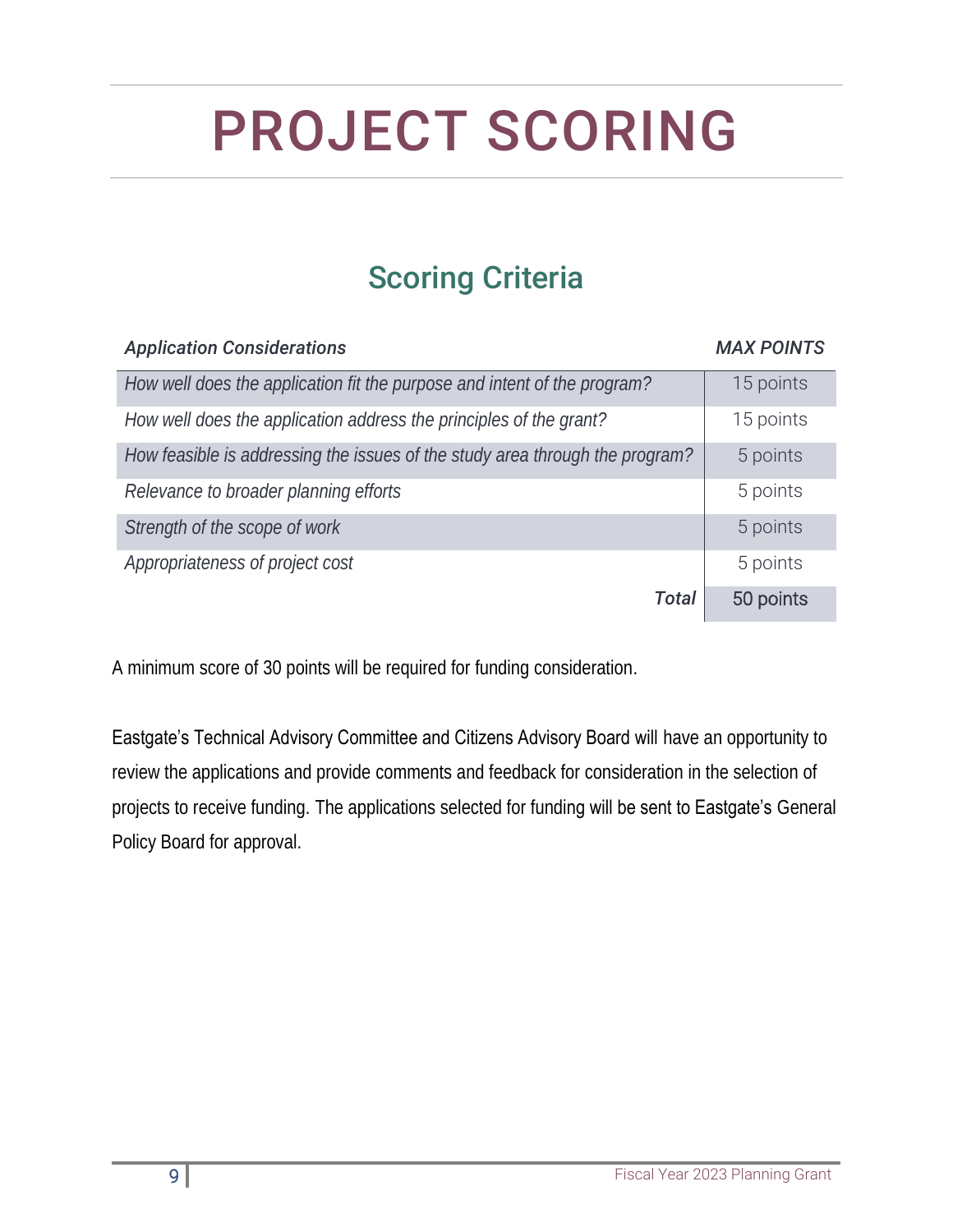# EXPECTED OUTCOME

## Plan as Identified in the Scope of Work

The ultimate result of this program should be a plan as outlined in the scope of work submitted with the application and refined for the consultant selection process. The resulting plan should identify implementable projects, policies, or procedures related to the principles of the Planning Grant. The plan should be developed with appropriate public engagement and outline how the public will continue to be involved through the implementation of the ideas outlined in the plan.

### Implementation Plan

An implementation plan is a required product for the Planning Grant. This plan will identify potential funding sources for each proposed item of work. The implementation plan will also identify how the proposed work can be broken into phases and how the phases will be prioritized.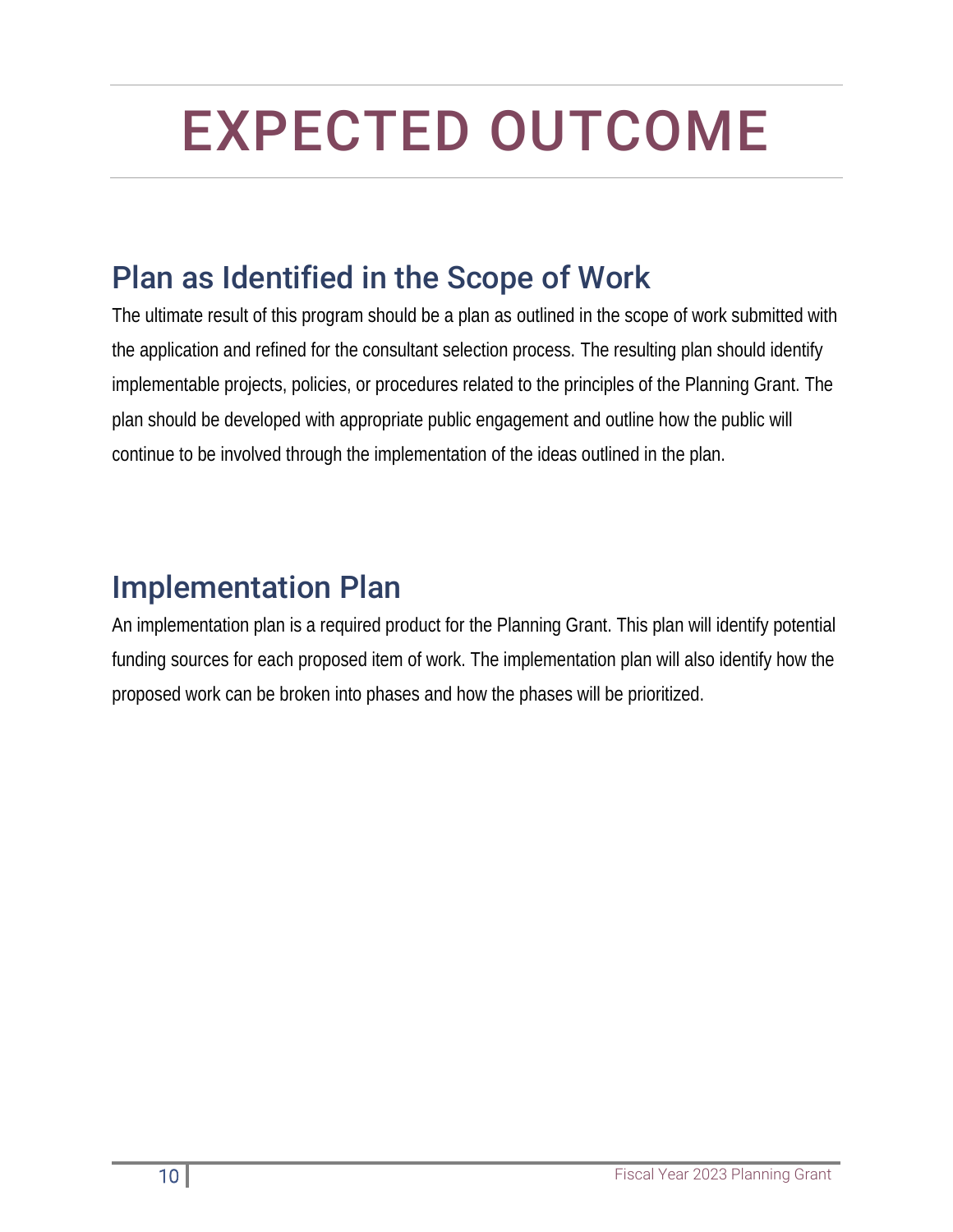# PROCESS

Following the submission of an application, the lead applicant will need to submit a Letter of Commitment confirming the local cash match by Tuesday, May 31, 2022, by email to Eastgate's Planning Grant program manager. Once the planning grant has been awarded, Eastgate will contact the awarded communities to begin the process to complete the subaward grant agreement. Awarded communities will need to submit a resolution as a part of this process and a sample resolution has been made available at the end of this document (see page 13). If a consultant is necessary for the awarded project, Eastgate can assist in the RFP and selection process (if necessary). The project will follow the timeline presented in this document and Eastgate staff will check-in periodically to ensure progress and offer assistance where needed.

### Reporting Requirements

The grantee's project coordinator will be required to submit quarterly progress updates to Eastgate by the following dates: September 30, 2022; December 30, 2022; and March 31, 2023. These updates can take the form of emails, meetings, and/or draft documents. Invoices for program related expenses may be submitted at any point during the project and must be reviewed and approved by the grantee prior to submission to Eastgate for payment. If necessary, a sample invoice has been provided at the end of this document (see page 14).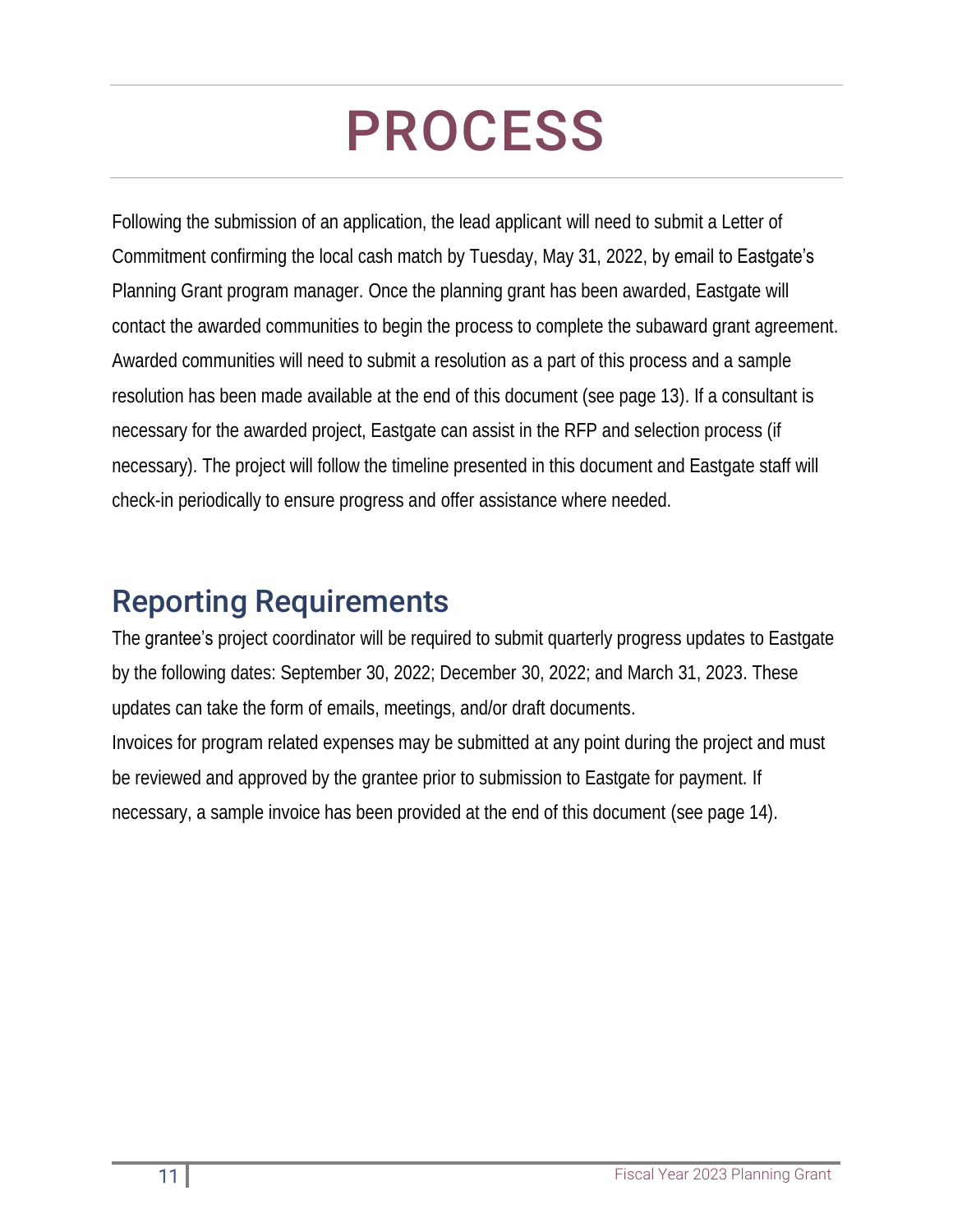# SCHEDULE & TIMELINE

| <b>Dates</b>   | <b>Milestone</b>                              |  |
|----------------|-----------------------------------------------|--|
| March 1, 2022  | Applications open for submission              |  |
| April 1, 2022  | Full Application due by 4pm                   |  |
| April 7, 2022  | TAC and CAB receive applications for review   |  |
| May 5, 2022    | TAC and CAB advisory comments due             |  |
| May 9-20, 2021 | Eastgate review and funding selection         |  |
| June 6, 2022   | <b>General Policy Board Approval</b>          |  |
| June 24, 2022  | Deadline for signed Subaward Grant Agreements |  |
| July 1, 2022   | Project start                                 |  |
| June 16, 2022  | Deadline for Reimbursement Submission         |  |
| June 30, 2022  | Final Plan due to Eastgate                    |  |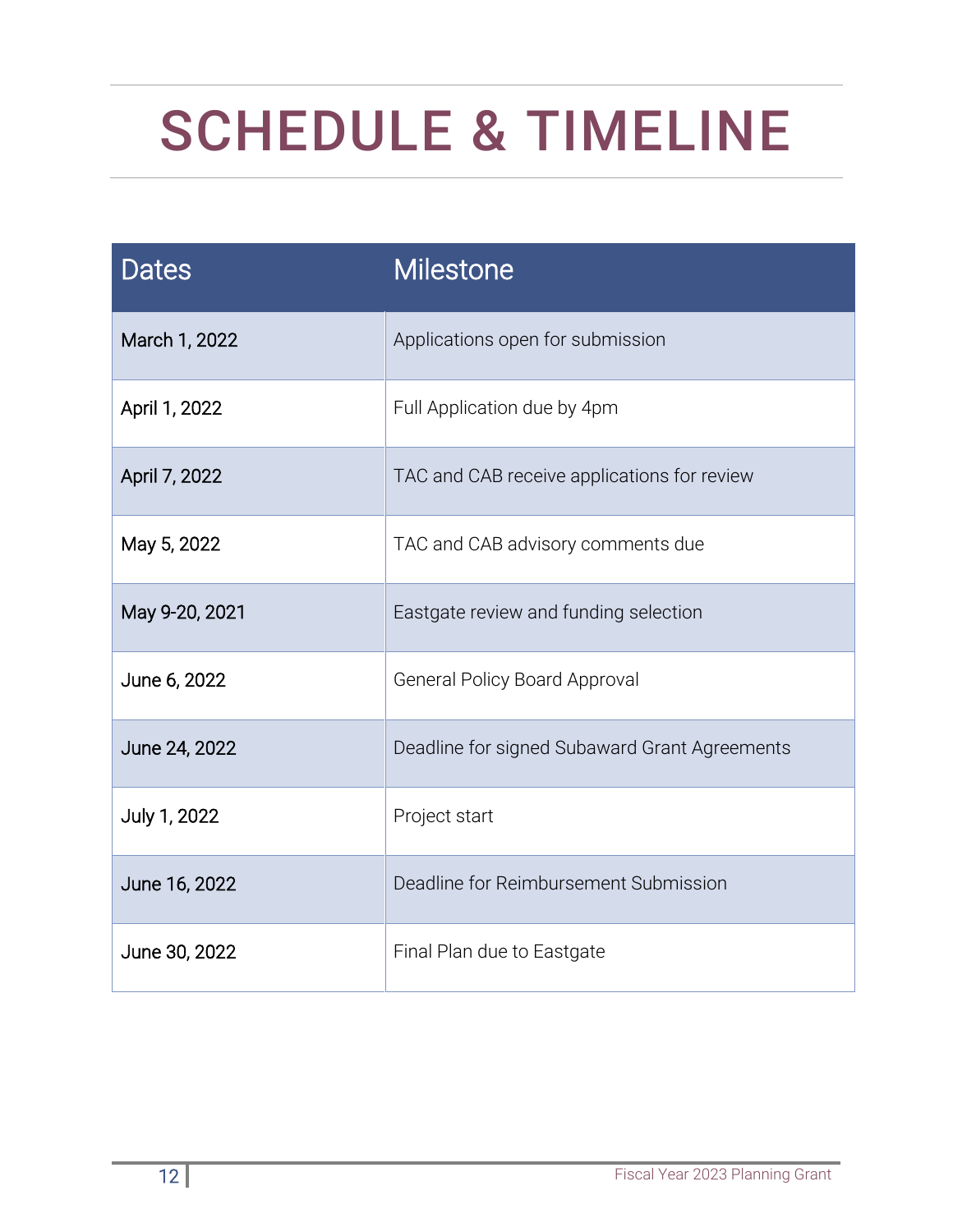#### WHEREAS, the Fiscal Year 2023 Planning Grant provides federal funds for projects that integrate transportation and land use planning, increase transportation options, and promote livability; and

WHEREAS, the Fiscal Year 2023 Planning Grant is paid on a reimbursement basis, requiring the

Council of Governments (Eastgate) for funding through the Fiscal Year 2023 Planning Grant; and

applicant to first expend funds and then request reimbursement from Eastgate; and

WHEREAS, \_\_\_\_\_\_\_\_\_\_\_\_\_\_\_\_\_\_\_\_\_\_\_\_\_\_\_\_\_\_\_\_\_\_\_\_\_\_\_(agency/organization) agrees to abide by all federal requirements as sub-recipient of federal transportation funds, including Title VI of the Civil Rights Act of 1964 and the Americans with Disabilities Act, and including all applicable federal procurement requirements; and

SAMPLE RESOLUTION

WHEREAS, \_\_\_\_\_\_\_\_\_\_\_\_\_\_\_\_\_\_\_\_\_\_\_\_\_\_\_\_\_\_\_\_(agency/organization) is applying to Eastgate Regional

WHEREAS, \_\_\_\_\_\_\_\_\_\_\_\_\_\_\_\_\_\_\_\_\_\_\_\_\_\_\_\_\_\_\_(agency/organization) agrees to be responsible for

managing all sub-contracting agencies, organization, or consultants; and

\_\_\_\_\_\_\_\_\_\_\_\_\_\_\_\_\_\_\_\_\_\_\_\_\_\_\_\_\_\_\_\_ \_\_\_\_\_\_\_\_\_\_\_\_\_\_\_\_

WHEREAS, \_\_\_\_\_\_\_\_\_\_\_\_\_\_\_\_\_\_\_\_\_\_\_\_\_\_\_\_\_\_\_\_\_(agency/organization) is authorized to execute a

contract with the Ohio Department of Transportation (ODOT) and Eastgate if selected for the Fiscal Year 2023 Planning Grant.

NOW, THEREFORE, BE IT RESOLVED by the Governing Body of

\_\_\_\_\_\_\_\_\_\_\_\_\_\_\_\_\_\_\_\_\_\_\_\_\_\_\_\_\_\_\_\_\_\_\_\_\_\_\_\_\_\_\_\_\_\_\_\_\_(agency/organization) that:

Authorization is given to \_\_\_\_\_\_\_\_\_\_\_\_\_\_\_\_\_\_\_\_\_\_\_\_\_\_\_\_\_ (Authorized Official/Executive Director) to

submit this application to Eastgate, acting as designated recipient of USDOT funds, for the Fiscal Year

2023 Planning Grant and to execute a subaward agreement with Eastgate if selected for funding.

Signature of Authorized Official Date Date

\_\_\_\_\_\_\_\_\_\_\_\_\_\_\_\_\_\_\_\_\_\_\_\_\_\_\_\_\_\_\_\_

\_\_\_\_\_\_\_\_\_\_\_\_\_\_\_\_\_\_\_\_\_\_\_\_\_\_\_\_\_\_\_\_

Printed Name of Authorized Official

Signature of Witness Date Date Number of Witness Date Date

Printed Name of Witness

Resolution #\_\_\_\_\_\_\_\_\_\_\_

\_\_\_\_\_\_\_\_\_\_\_\_\_\_\_\_\_\_\_\_\_\_\_\_\_\_\_\_\_\_\_\_ \_\_\_\_\_\_\_\_\_\_\_\_\_\_\_\_